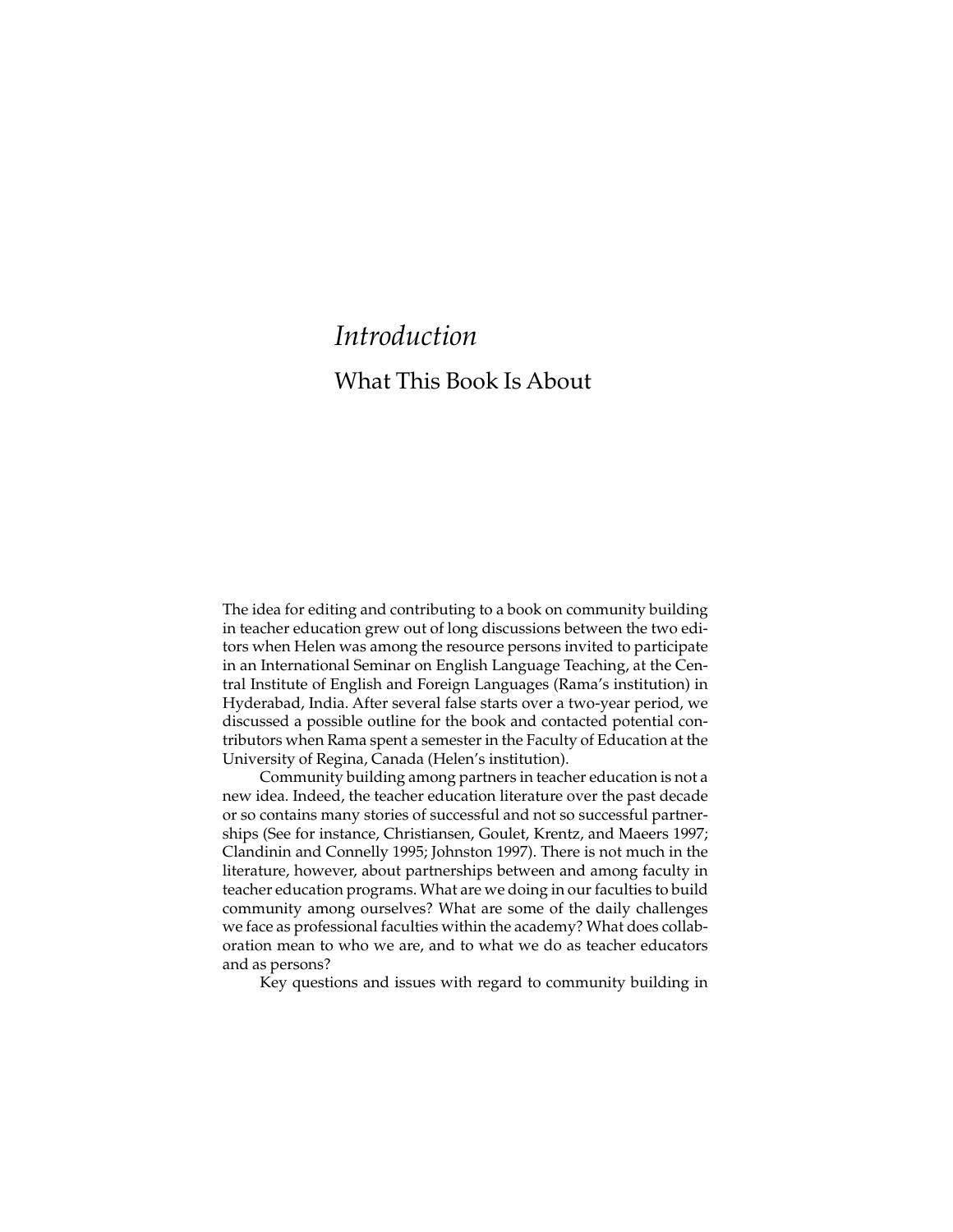faculties of education or teacher training institutions vary from one country to another, and even from one faculty to another. Wherever we are, our cultures and histories have shaped, and continue to shape us. Yet the fact that we are all involved in teacher education, and as such are part of a university culture, means we have issues in common. The differences among us, on the other hand, provide us with opportunities for greater understandings of the process of educating teachers as we continue to educate ourselves.

The book is divided into four parts or sections, all of which explore some aspect of community building and collaboration among teacher educators. Each chapter was written by colleagues who work, or have worked in the same institution for a short or longer time. Some continue to be close colleagues (i.e., work in the same physical environment), others are like the editors, meeting virtually (through e-mail), at conferences, and in one another's institutions whenever possible, sometimes even co-teaching a course or part of a course.

People, paradigms, and programs form an integral part of any scholarly discussion about community building in teacher education. Some would argue that opening a book with a section focused on paradigms would have provided readers with a theoretical framework right from the beginning. The editors, however, believe that community begins with each individual, and so chose to focus on people as community builders first, then to focus on paradigms for community building, and finally to return to a focus on people within programs. A "strong" theme throughout the book is community as lived experience. These are stories of individuals interacting with one another in communities.

Part One, in which individuals reflect on their efforts at community building, begins with a chapter co-authored by the editors. The purpose of chapter 1 is to open the conversation by pondering possible definitions for community, a concept understood by all, but not necessarily in the same way or ways. To give the discussion a context we also share our stories of community as lived in our institutions—a midsized university on the Canadian prairies, and a nationally recognized postgraduate training institute in South Central India. In chapter 2, Mary Beattie reminds us that a practice of community starts with each of us, and with the question: Who am I in community with others? For Beattie, community takes place within responsible, reciprocal relationships. In chapter 3, Katie Flockhart and Vera Woloshyn discuss such relationships as they tell their story of mutual mentoring when teaching two sections of the same course.

In Part Two, contributors use different paradigmatic lenses to share their stories of community building. In chapter 4, Lorraine Ling,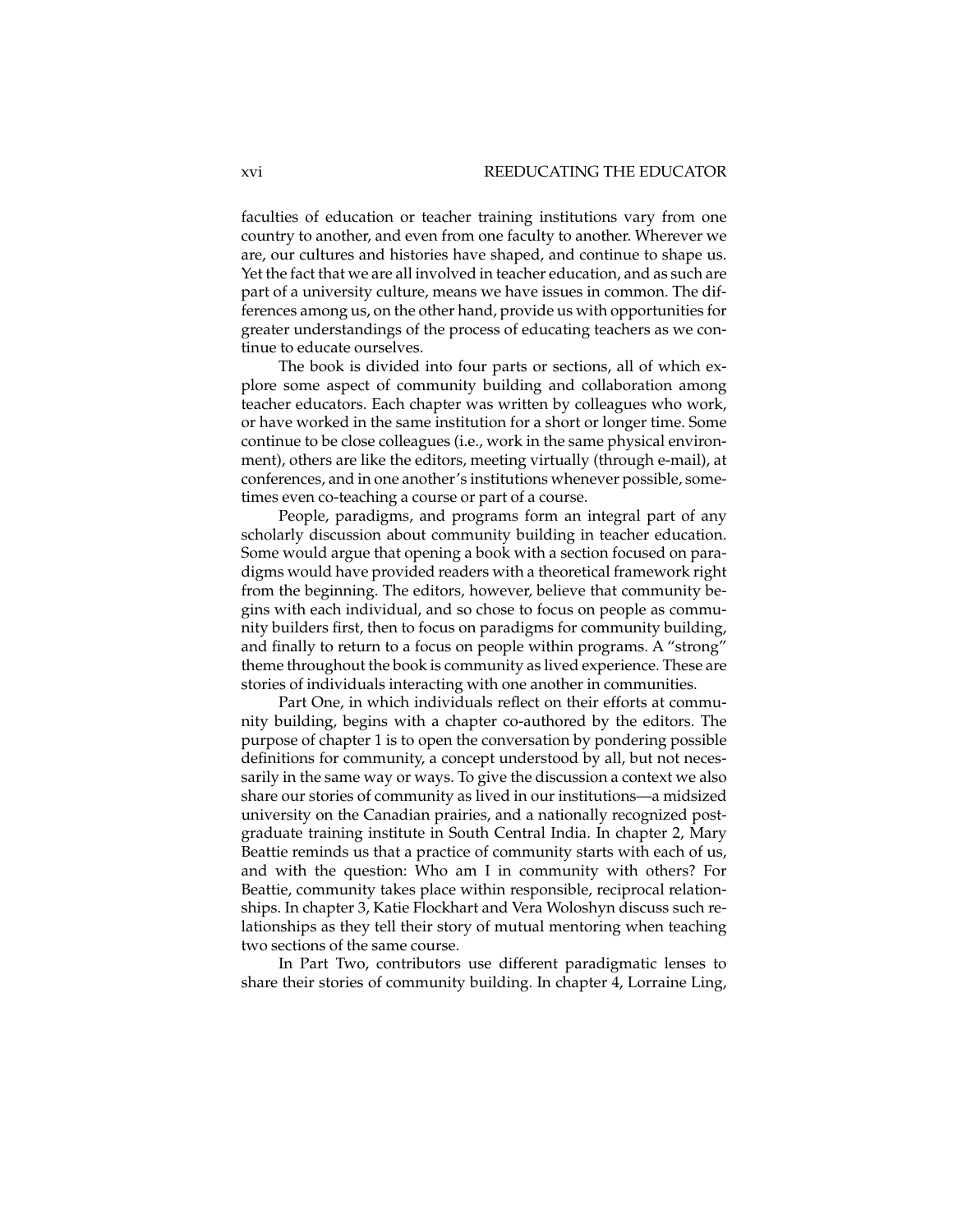Eva Burman, and Maxine Cooper argue that the meaning of the word *community* has probably changed, suggesting that in the postmodern era one has a sense of belonging to multiple communities. In chapter 5, Hans Smits and David Friesen link community and identity, using hermeneutics as a theoretical tool in order to reflect on their experience of planning and teaching a generic course in teacher education at their university. Sometimes a paradigm can be a powerful force in creating community by bringing together likeminded persons. This is at the heart of the discussion in chapter 6. In it, Florence Samson and her colleagues at the University of Toronto explore ways in which the community at the Centre for Teacher Development shapes and is being shaped by narrative inquiry. The community story these educators tell is one that is still emerging out of the shared physical and intellectual space at the Centre. Sometimes a community can reach inside itself and toward others at the same time. This is the story Carol Mullen and Patrick Diamond tell about arts-based inquiry in collaborative communities in the final chapter in this section, chapter 7. These educators suggest that communities can be thought of as entities "stitched together" in a kind of patchwork quilt or montage.

Part Three focuses on links between community building and program development in the United States, Australia, and Israel. Chapter 8 breaks new ground as it discusses the process of creating communities online. This raises an interesting question: Do people need to have face to face contact (F2F) in order to build community? In chapter 9, Robyn Ewing and David Smith describe the new Master of Teaching Degree program at the University of Sydney. Here there is a lot of "F2F" as education students and faculty, teachers and administrators work together in school and university classrooms. What about partnerships? How do these enrich the lives of teacher educators? This is an underlying question in chapter 10, which explores the different kinds of partnerships initiated by the Victoria University of Technology.

The final chapter in Part Three focuses on community building within the framework of a professional specialization program at the MOFET Institute in Israel. In chapter 11, Miriam Ben-Peretz and Moshe Silberstein provide a theoretical framework for their study of community building as they explore the implications of two polar opposites: *Gemeinschaft* (community) and *Gesellschaft* (society). Thomas Sergiovanni suggests that schools "possess characteristics of both" and that "as *gesellschaft strengthens, gemeinschaft* weakens" leading to "a loss of community with all of its negative consequences" (1994, 13, author's emphasis). This leads us to ponder the implications of Sergiovanni's suggestion for faculties of education. Are the latter more like a univer